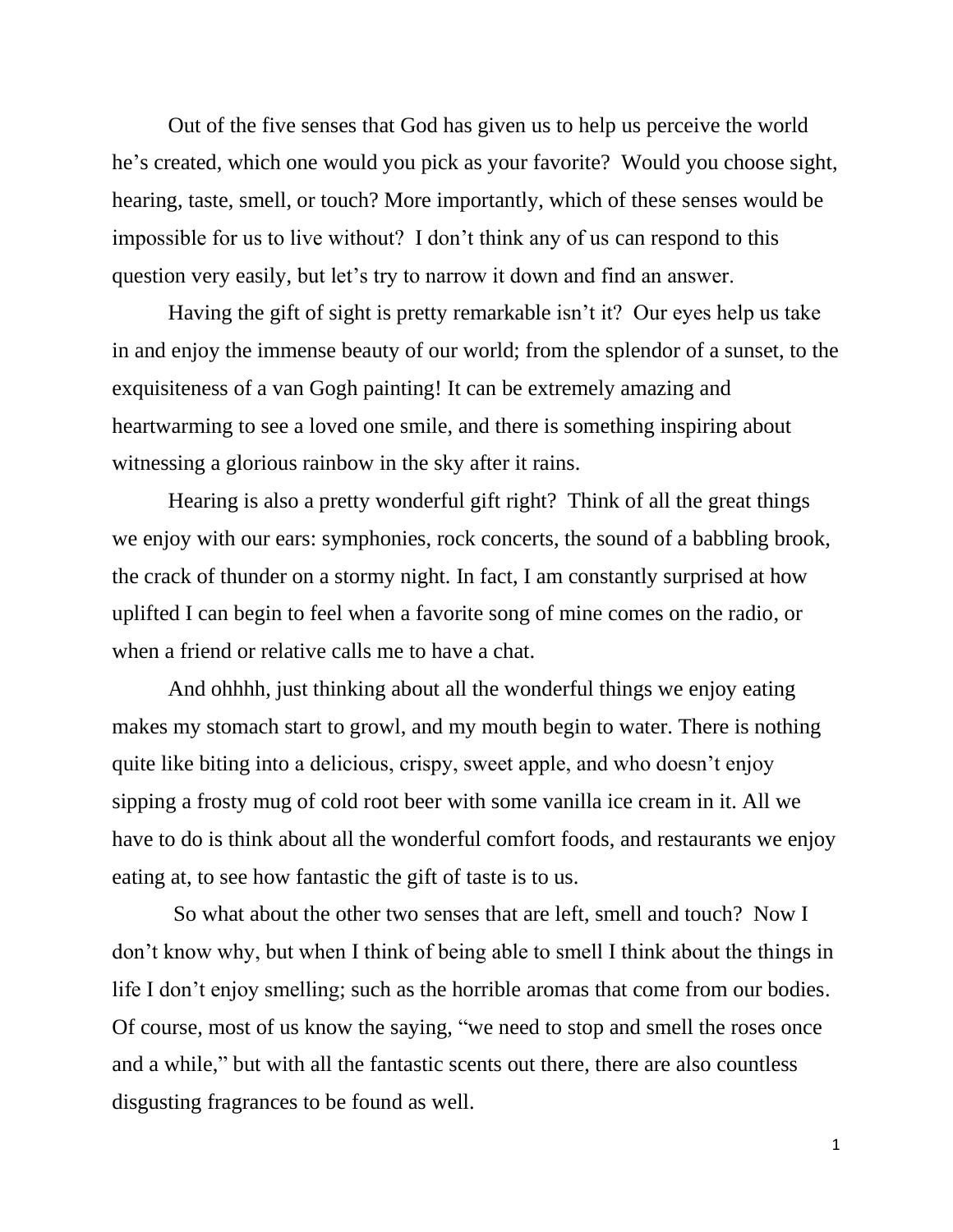Last but not least, God has given us the gift of touch! As I was thinking about our Gospel story for today, I was extremely fixated on the part where the woman who had been suffering for 12 years, reaches out to touch Jesus believing that if she can just graze his cloak she will be healed from her disease! I'm sure that being an outcast, being forbidden to touch others, for fear of making them unclean, must have been an overwhelming experience for her to have to live with.

Imagine what it must have been like for that woman to be unable to touch the people she loved or have them touch her in return. After this past year of social distancing, this is something many of us can relate to and understand right? Just think about how much we need, rely, and depend on human contact. The joy we feel when someone gives us a hug, or a loving pat on the back for a job well done. The pleasure we experience when we kiss someone for the first time or hold hands with the person we love.

Of course, one could also argue, that there are things in this world that we don't want to touch, or things we go out of our way to avoid touching! Sometimes when we see something disgusting we say, "Ewww or Gross!" Let's face it, there are some icky things in the world we try to avoid like:…Dog dodo, vomit, snot, rotting trash, smelly dirty bathrooms…

For reasons we don't fully understand, the ancient Hebrews felt the exact same way about a number of different things. Certain animals, foods, diseases, bodily fluids, and dead things made the people say, Ugh, Eww, Gross, don't touch them!" Such things were "unclean" or "impure." If you touched them you became unclean.

This mindset also applied to certain people as well, such as: leapers, Samaritans, possessed individuals like the demoniac that Jesus exorcised after crossing that stormy lake last week, and it applied to the ladies we encounter in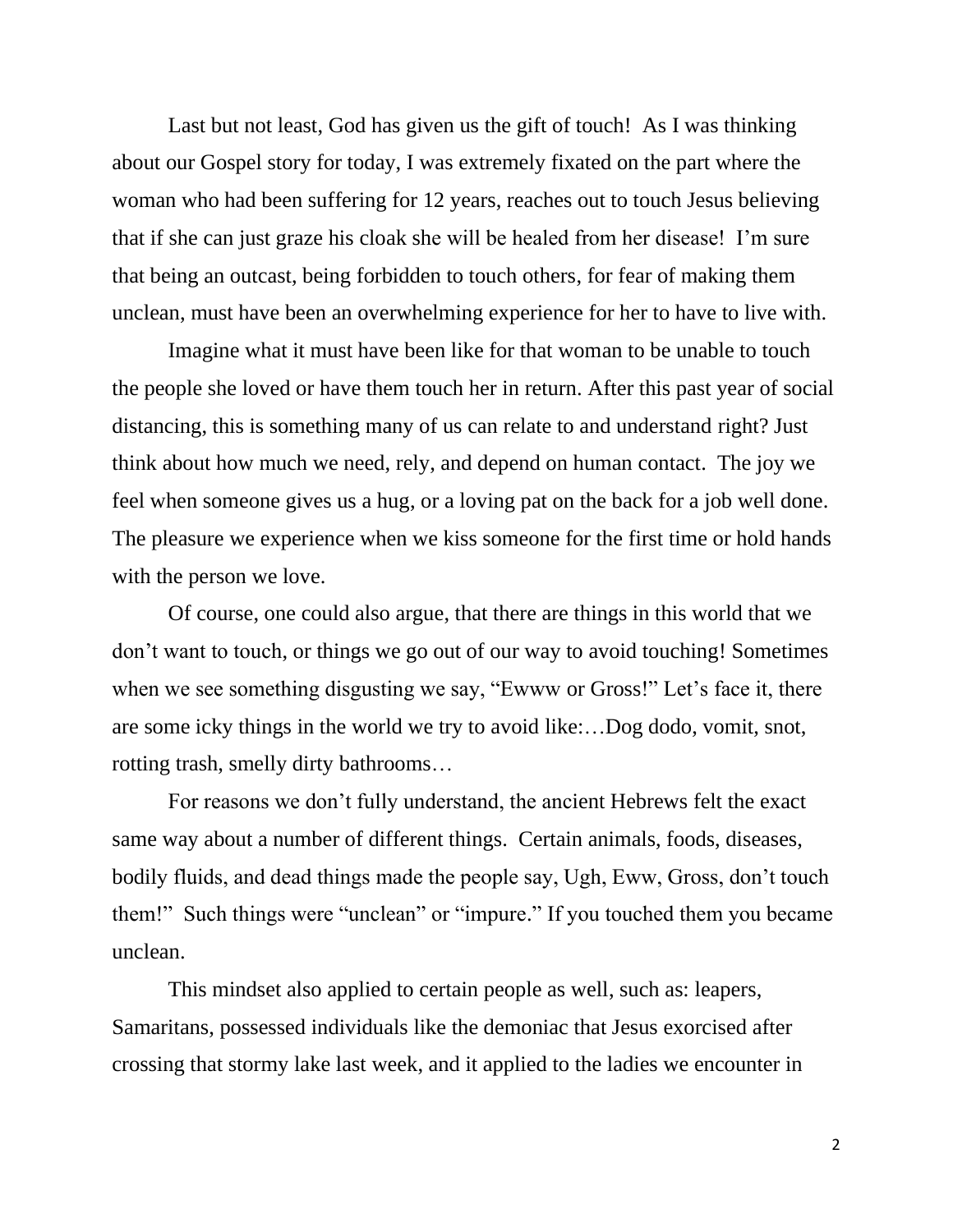Mark's Gospel this morning; like the woman suffering from hemorrhages for 12 years, or Jairus' little girl who is dying.

They were considered unclean, and therefore they were to be avoided at all costs. And being unclean back then meant more than being dirty or smelly, rather it referred to the relationships between people, or things, and God. Unclean things and people were estranged, separated from God and each other. In other word, they weren't supposed to touch or interact with one other. In some ways the Biblical understanding of unclean things is similar to the popular saying, "One bad apple spoils the whole bunch!"

Contact with an unclean thing made you an unclean person, and to some degree there is some truth to this. If you hang around someone with a contagious disease, you are likely to end up with the same sickness. If you hang around with the wrong group of people, their bad influence may "spoil" you. There may be some good reasons to stay away from certain people and things.

Jesus however mixes everything up. Jesus doesn't become unclean by contact with unclean people. They don't bring him down to their level. Jesus' holiness transforms the unclean. The flow of blood is stopped. The woman is healed. The corpse comes back to life. The young girl gets out of bed. Throughout the Gospels Jesus participates at feasts with tax collectors and sinners. He hangs around with people in situations that may have caused witnesses, or those looking on to say, "Ug! Eww, or Gross!"

Of course, we don't picture Jesus thinking. or saying these things, rather we picture him with a smile on his face, offering up a hug, or a healing touch. His holiness transforms people's uncleanliness, raises them up, raises us up, to his level. The son of God makes us worthy to be in the presence of God. Jesus, as the one good, holy apple, can transform all the bad apples in the barrel into good apples.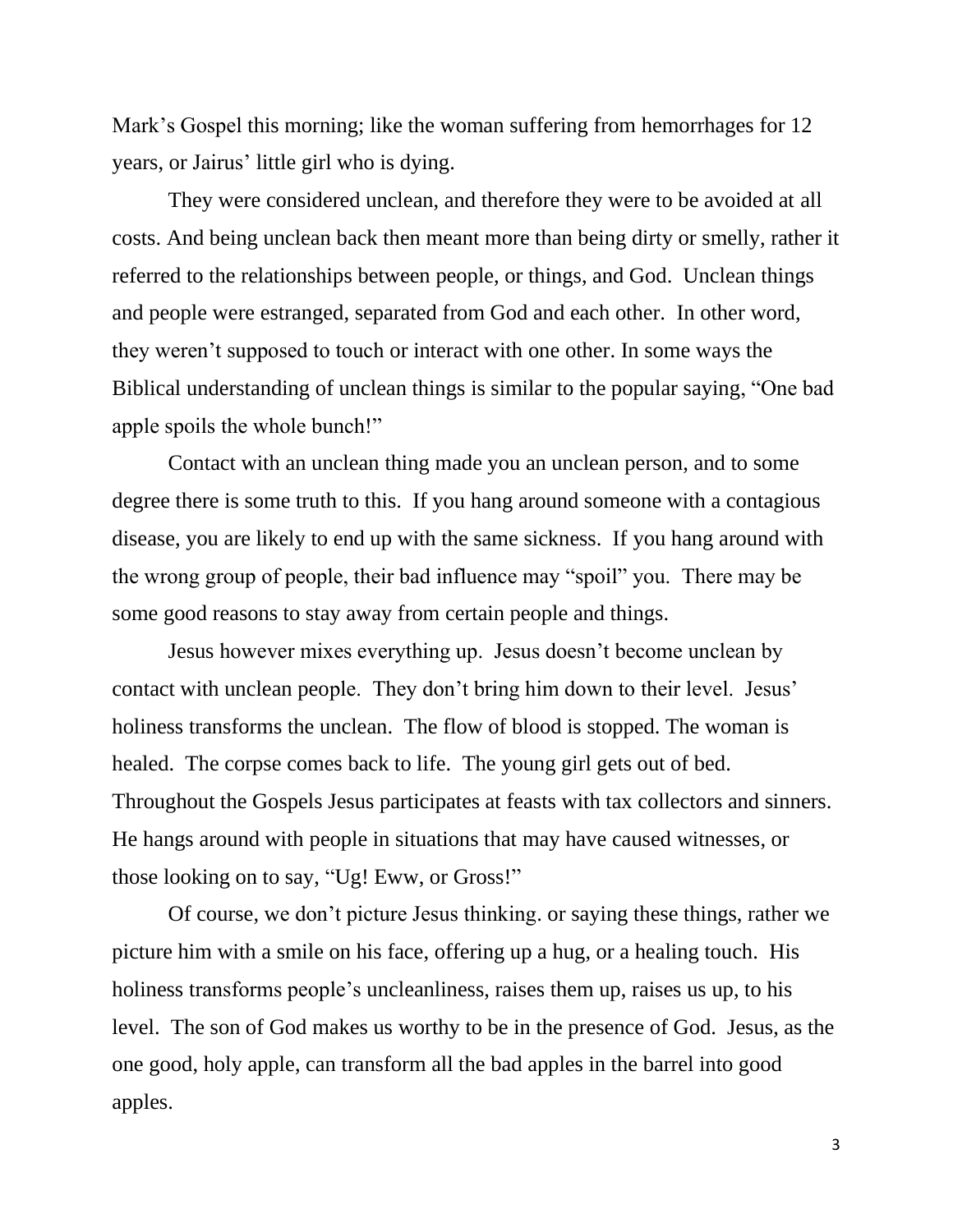Whenever touch is used in Mark's gospel in relation to Jesus, it is typically related to some form of healing. Let's face it, touch can affect us, and often times it can transform us. Consider the following poem by Ann Weems in the book *Reaching for Rainbows*.

"What is all this touching in church? It used to be a person could come to church and sit in the pew and not be bothered by all this friendliness and certainly not by touching. I used to come to church and leave untouched. Now I have to be nervous about what's expected of me. I have to worry about responding to the person sitting next to me. Oh I wish it could be the way it used to be; I could just ask the person next to me: how are you? And the person could answer: Oh, just fine, and we'd both go home strangers who have known each other for twenty years. But now the minister asks us to look at each other.

I'm worried about that hurt look I saw in that woman's eyes. Now I'm concerned, because when the minster asks us to pass the peace, the man next to me held my hand so tightly. I wondered if he had been touched in years. Now I'm upset because the lady next to me cried and then apologized and said it was because I was so kind and that she needed a friend right now. Now I have to get involved. Now I have to suffer when this community suffers. Now I have to be more than a person coming to observe a service.

O Lord, be here beside me. You touch me, Lord, so that I can touch and be touched! So that I can care and be cared for! So that I can share my life with all those others that belong to you! All this touching in church, it's changing me!"

Today we witnessa woman who has suffered for 12 long years healed by touching Jesus, and not only is she physically healed, but she is healed in other ways as well! Remember I mentioned earlier that uncleanness, especially the three big ones, leprosy, discharge, and corpse touching, were about relationships. Individuals who were considered unclean were kicked out of the community, were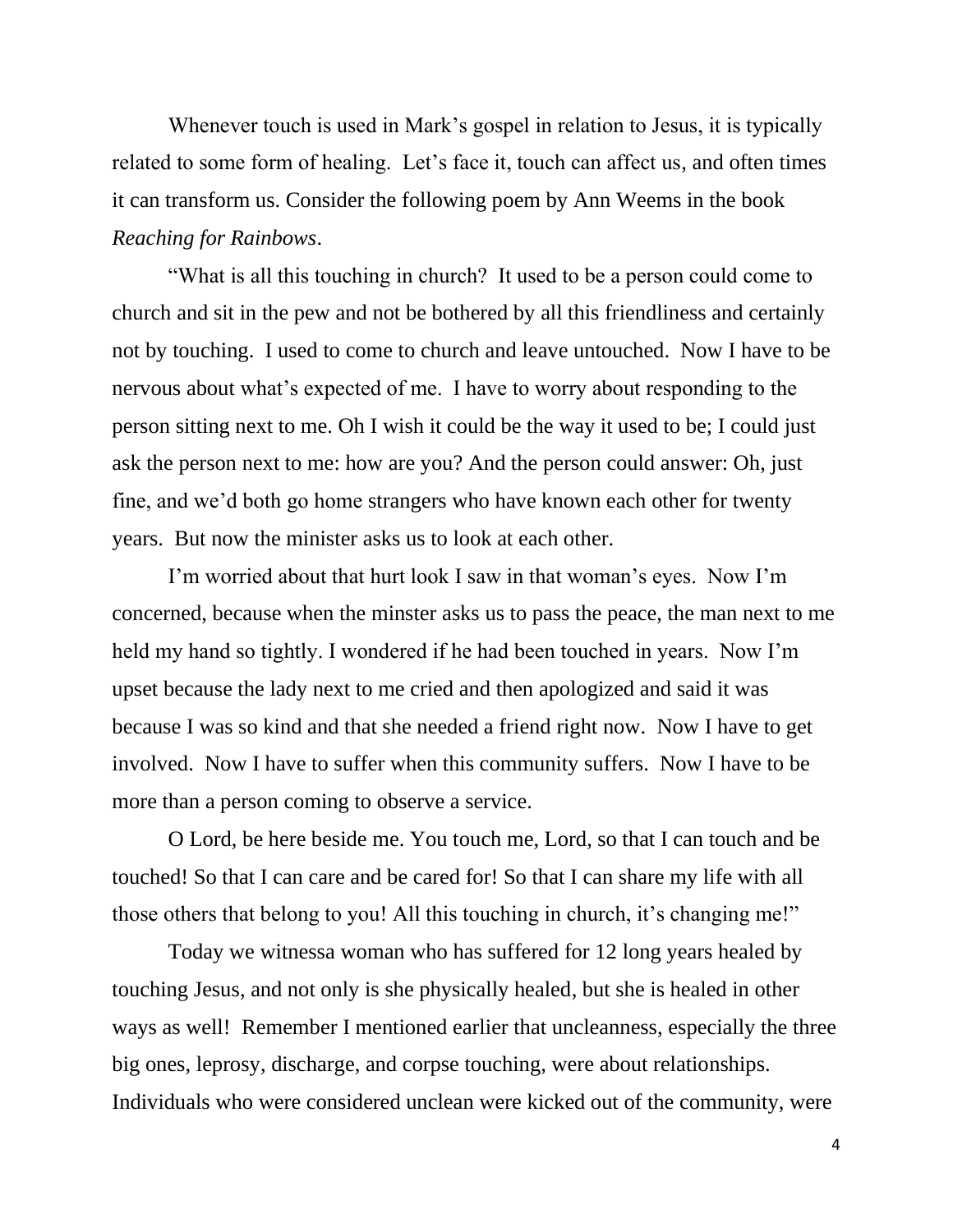considered outsiders, and they could no longer have any real human contact! So…when Jesus calls the woman who touched him "daughter" he establishes a relationship with one whom society had deemed he should not have a relationship with.

Her illness made her unclean. Her possible foolishness with doctors, her seeking a cure, had left her impoverished. Her brazen invasion of Jesus' space (touching Jesus' garment) in the eyes of others should have made Jesus unclean, and could have put him off, but it didn't. By calling her daughter he established the same kind of relationship with her as Jairus had with his daughter. And like Jairus, Jesus would do anything possible to save his daughter and to save us!

There are times when I've met unchurched people, or non-believers, who do nothing but complain about their lives –express nothing but misery about their health, their jobs, their children, etc..and I think, "How much more whole would their lives be if they had a relationship with Jesus?" If they were touched by him in some way? Then I wonder, how can we help bring them into that relationship? How can we represent Jesus to them? How can we touch them as Jesus would touch them?

If we follow the example our Savior sets for us in today's story, we begin to understand that our faith can sometimes lead us into some gross, uncomfortable situations featuring some rather interesting people. All three characters that Jesus encounters after the stormy lake crossing; the demoniac, the menstruating woman, and Jairus' daughter transfer their uncleaness to Jesus, and Jesus bestows the cleansing wholeness of God upon them. The same is true for us! Jesus takes our sin, our filth, our dirtiness, and he washes them away from us. Through his sacrifice on the cross we are made clean, and we are made whole.

The power that touch has over our lives is often transformational, and can lead us into new relationships with others. I believe that most of us, if not all of us